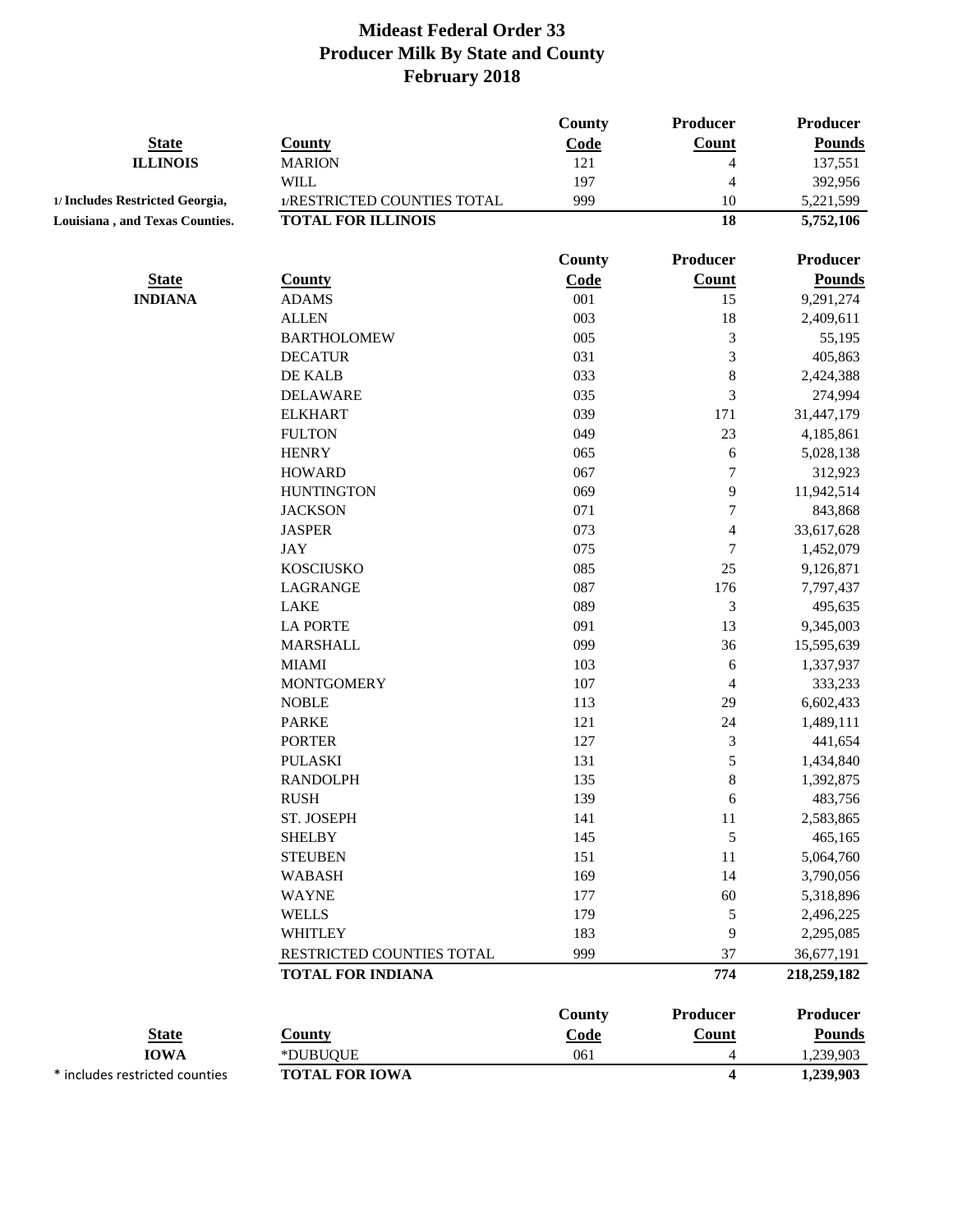|                                |                           | County | <b>Producer</b>             | Producer        |
|--------------------------------|---------------------------|--------|-----------------------------|-----------------|
| <b>State</b>                   | <b>County</b>             | Code   | <b>Count</b>                | <b>Pounds</b>   |
| <b>KENTUCKY</b>                | <b>BRACKEN</b>            | 023    | 3                           | 33,843          |
|                                | <b>CHRISTIAN</b>          | 047    | 8                           | 52,823          |
|                                | <b>TODD</b>               | 219    | $\,8\,$                     | 92,746          |
|                                | RESTRICTED COUNTIES TOTAL | 999    | 17                          | 298,999         |
|                                | <b>TOTAL FOR KENTUCKY</b> |        | 36                          | 478,411         |
|                                |                           | County | Producer                    | Producer        |
| <b>State</b>                   | <b>County</b>             | Code   | Count                       | <b>Pounds</b>   |
| <b>MARYLAND</b>                | *GARRETT                  | 023    | 43                          | 3,863,317       |
| * includes restricted counties | <b>TOTAL FOR MARYLAND</b> |        | 43                          | 3,863,317       |
|                                |                           | County | <b>Producer</b>             | <b>Producer</b> |
| <b>State</b>                   | <b>County</b>             | Code   | Count                       | <b>Pounds</b>   |
| <b>MICHIGAN</b>                | <b>ALCONA</b>             | 001    | 5                           | 1,565,843       |
|                                | <b>ALGER</b>              | 003    | 3                           | 166,936         |
|                                | <b>ALLEGAN</b>            | 005    | 54                          | 34,332,289      |
|                                | <b>ALPENA</b>             | 007    | 29                          | 5,269,637       |
|                                | <b>ARENAC</b>             | 011    | 20                          | 8,869,898       |
|                                | <b>BARRY</b>              | 015    | $25\,$                      | 31,061,701      |
|                                | <b>BAY</b>                | 017    | 5                           | 1,943,103       |
|                                | <b>BERRIEN</b>            | 021    | $\overline{7}$              | 4,354,663       |
|                                | <b>BRANCH</b>             | 023    | 17                          | 6,099,730       |
|                                | <b>CALHOUN</b>            | 025    | 19                          | 10,588,349      |
|                                | CASS                      | 027    | 3                           | 71,779          |
|                                | <b>CHARLEVOIX</b>         | 029    | $\overline{4}$              | 804,040         |
|                                | <b>CHEBOYGAN</b>          | 031    | 3                           | 498,869         |
|                                | <b>CHIPPEWA</b>           | 033    | $\overline{7}$              | 745,566         |
|                                | <b>CLARE</b>              | 035    | 21                          | 3,844,181       |
|                                | <b>CLINTON</b>            | 037    | 46                          | 75,489,014      |
|                                | <b>DELTA</b>              | 041    | 3                           | 325,468         |
|                                | <b>EATON</b>              | 045    | $22\,$                      | 2,243,491       |
|                                | <b>GENESEE</b>            | 049    | 5                           | 831,299         |
|                                | <b>GLADWIN</b>            | 051    | 6                           | 1,797,266       |
|                                | <b>GRATIOT</b>            | 057    | 34                          | 79,671,551      |
|                                | <b>HILLSDALE</b>          | 059    | $23\,$                      | 9,407,983       |
|                                | <b>HURON</b>              | 063    | 60                          | 79,088,732      |
|                                | <b>INGHAM</b>             | 065    | 21                          | 8,464,762       |
|                                | <b>IONIA</b>              | 067    | 41                          | 30,535,239      |
|                                | <b>IOSCO</b>              | 069    | 12                          | 3,554,373       |
|                                | <b>ISABELLA</b>           | 073    | 33                          | 15,680,379      |
|                                | <b>JACKSON</b>            | 075    | 14                          | 6,071,064       |
|                                | <b>KALAMAZOO</b>          | 077    | $\boldsymbol{7}$            | 14,664,107      |
|                                | <b>KENT</b>               | 081    | 29                          | 17,257,874      |
|                                | <b>LAPEER</b>             | 087    | $25\,$                      | 2,888,303       |
|                                | <b>LENAWEE</b>            | 091    | 24                          | 34,547,331      |
|                                | <b>LIVINGSTON</b>         | 093    | 11                          | 4,217,425       |
|                                | <b>MACOMB</b>             | 099    | $\overline{4}$              | 215,623         |
|                                | <b>MARQUETTE</b>          | 103    | 3                           | 200,611         |
|                                | <b>MASON</b>              | 105    | 14                          | 4,273,416       |
|                                | <b>MECOSTA</b>            | 107    | 18                          | 6,354,202       |
|                                | <b>MENOMINEE</b>          | 109    | 12                          | 2,044,676       |
|                                | <b>MIDLAND</b>            | 111    | $\ensuremath{\mathfrak{Z}}$ | 1,538,298       |
|                                | <b>MISSAUKEE</b>          | 113    | 40                          | 45,128,346      |
|                                |                           |        |                             |                 |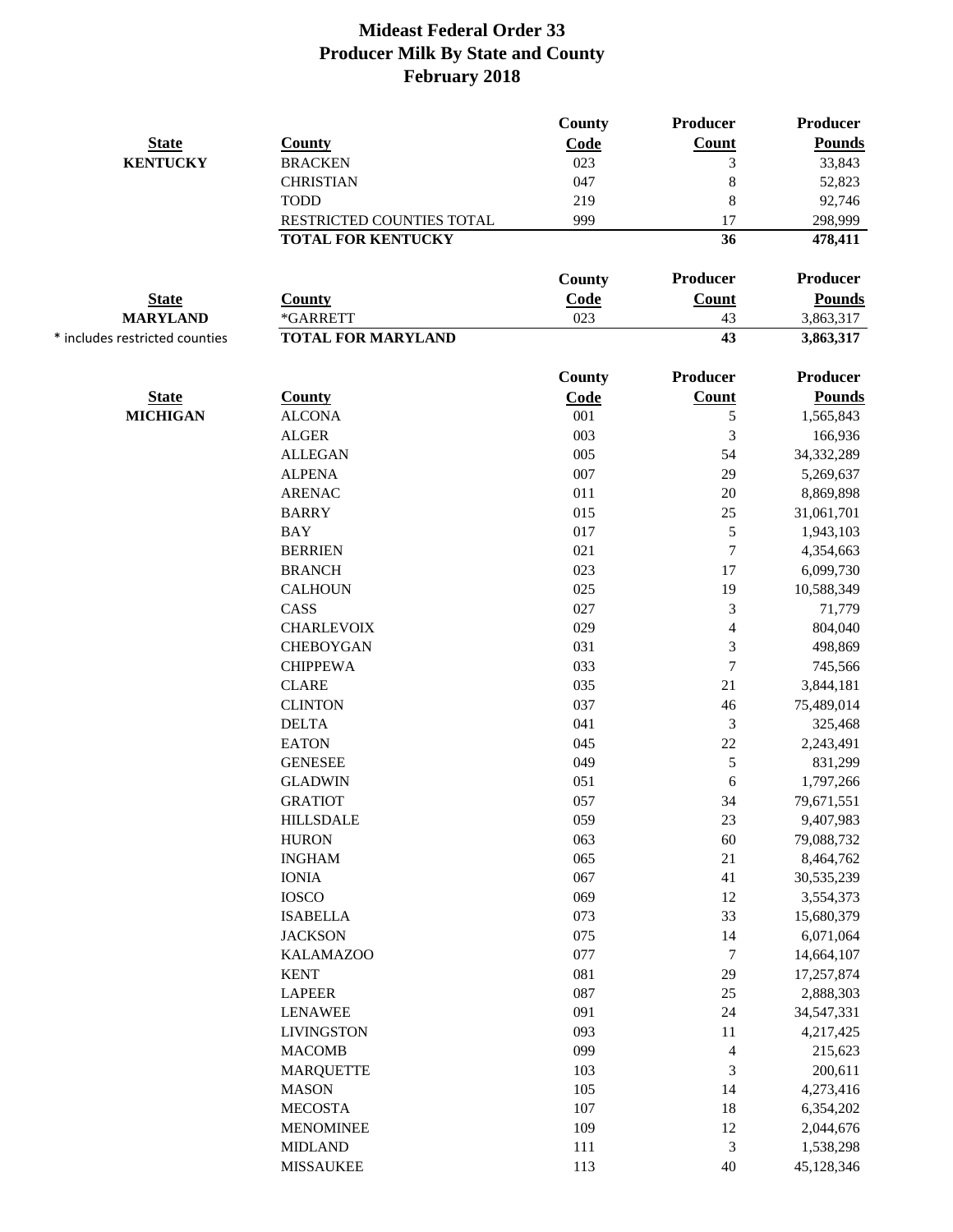|                    |                              | County        |                 | Producer        |
|--------------------|------------------------------|---------------|-----------------|-----------------|
| <b>State</b>       | County                       | Code          | <b>Count</b>    | <b>Pounds</b>   |
| <b>MICHIGAN</b>    | <b>MONTCALM</b>              | 117           | 49              | 19,383,161      |
|                    | <b>MONTMORENCY</b>           | 119           | 5               | 944,491         |
|                    | <b>MUSKEGON</b>              | 121           | 15              | 15,357,338      |
|                    | <b>NEWAYGO</b>               | 123           | 41              | 18,554,202      |
|                    | <b>OCEANA</b>                | 127           | $\tau$          | 803,871         |
|                    | <b>OGEMAW</b>                | 129           | 34              | 13,231,254      |
|                    | <b>OSCEOLA</b>               | 133           | 31              | 15,986,901      |
|                    | <b>OSCODA</b>                | 135           | $10\,$          | 636,354         |
|                    | <b>OTTAWA</b>                | 139           | 55              | 62,113,445      |
|                    | PRESQUE ISLE                 | 141           | 8               | 906,813         |
|                    | <b>SAGINAW</b>               | 145           | 15              | 5,160,906       |
|                    | <b>ST. CLAIR</b>             | 147           | 11              | 1,883,205       |
|                    | ST. JOSEPH                   | 149           | 22              | 9,949,464       |
|                    | <b>SANILAC</b>               | 151           | 76              | 57,288,131      |
|                    | <b>SHIAWASSEE</b>            | 155           | 17              | 4,766,573       |
|                    | <b>TUSCOLA</b>               | 157           | 35              | 26,793,467      |
|                    | VAN BUREN                    | 159           | 11              | 7,909,487       |
|                    | <b>WASHTENAW</b>             | 161           | 18              | 3,365,344       |
|                    | <b>WEXFORD</b>               | 165           | 12              | 1,065,949       |
|                    | RESTRICTED COUNTIES TOTAL    | 999           | 19              | 3,913,804       |
|                    | <b>TOTAL FOR MICHIGAN</b>    |               | 1,223           | 826,721,577     |
|                    |                              | <b>County</b> | <b>Producer</b> | <b>Producer</b> |
| <b>State</b>       | <b>County</b>                | Code          | Count           | <b>Pounds</b>   |
| <b>MISSISSIPPI</b> | <b>WALTHALL</b>              | 147           | $\mathfrak{Z}$  | 28,016          |
|                    | RESTRICTED COUNTIES TOTAL    | 999           | 4               | 181,369         |
|                    | <b>TOTAL FOR MISSISSIPPI</b> |               | $\overline{7}$  | 209,385         |
| <b>State</b>       | <b>County</b>                | Code          | <b>Count</b>    | <b>Pounds</b>   |
| <b>NEW YORK</b>    | <b>CATTARAUGUS</b>           | 009           | 53              | 15,765,803      |
|                    | <b>CHAUTAUQUA</b>            | 013           | 107             | 23,547,042      |
|                    | <b>CHEMUNG</b>               | 015           | 4               | 1,071,158       |
|                    | <b>ERIE</b>                  | 029           | 10              | 2,819,791       |
|                    | <b>LIVINGSTON</b>            | 051           | 5               | 8,627,468       |
|                    | <b>WYOMING</b>               | 121           | 10              | 22,344,721      |
|                    | RESTRICTED COUNTIES TOTAL    | 999           | 10              | 10,184,110      |
|                    | <b>TOTAL FOR NEW YORK</b>    |               | 199             | 84,360,093      |
|                    |                              |               | <b>Producer</b> | Producer        |
| <b>State</b>       | <b>County</b>                | <b>Code</b>   | <b>Count</b>    | <b>Pounds</b>   |
| <b>OHIO</b>        | <b>ADAMS</b>                 | 001           | 12              | 811,271         |
|                    | <b>ALLEN</b>                 | 003           | $\overline{4}$  | 559,059         |
|                    | <b>ASHLAND</b>               | 005           | 44              | 13,564,958      |
|                    | <b>ASHTABULA</b>             | 007           | 29              | 5,838,810       |
|                    | <b>ATHENS</b>                | 009           | 3               | 239,238         |
|                    | <b>AUGLAIZE</b>              | 011           | 34              | 6,186,750       |
|                    | <b>BELMONT</b>               | 013           | 9               | 864,236         |
|                    | <b>BROWN</b>                 | 015           | 5               | 242,966         |
|                    | CARROLL                      | 019           | 27              | 2,137,894       |
|                    | <b>CHAMPAIGN</b>             | 021           | 8               | 947,104         |
|                    | <b>CLARK</b>                 | 023           | 3               | 5,462,482       |
|                    | <b>COLUMBIANA</b>            | 029           | 72              | 13,598,833      |
|                    | <b>COSHOCTON</b>             | 031           | 22              | 2,650,944       |
|                    | <b>CRAWFORD</b>              | 033           | $\,8\,$         | 2,901,433       |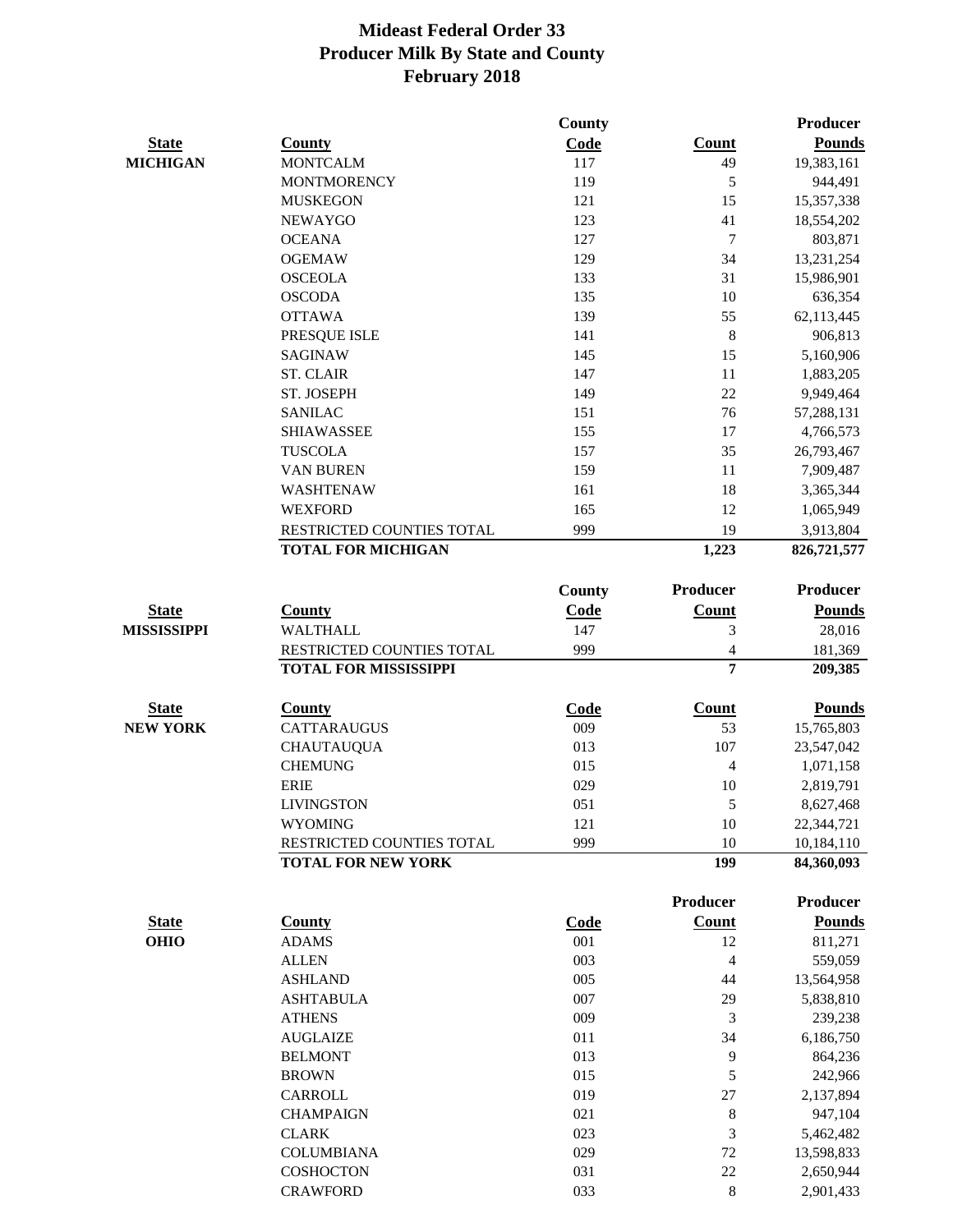|              |                           |             | <b>Producer</b>          | <b>Producer</b> |
|--------------|---------------------------|-------------|--------------------------|-----------------|
| <b>State</b> | <b>County</b>             | <b>Code</b> | Count                    | <b>Pounds</b>   |
| <b>OHIO</b>  | <b>DARKE</b>              | 037         | 31                       | 8,309,998       |
|              | <b>DEFIANCE</b>           | 039         | 9                        | 9,467,470       |
|              | <b>DELAWARE</b>           | 041         | $\overline{\mathcal{A}}$ | 248,547         |
|              | <b>FAIRFIELD</b>          | 045         | 9                        | 587,810         |
|              | <b>FULTON</b>             | 051         | 9                        | 5,419,899       |
|              | <b>GEAUGA</b>             | 055         | 49                       | 4,637,473       |
|              | <b>GREENE</b>             | 057         | $\overline{4}$           | 1,149,835       |
|              | <b>GUERNSEY</b>           | 059         | $\mathfrak{Z}$           | 173,450         |
|              | <b>HANCOCK</b>            | 063         | $\mathfrak{Z}$           | 1,498,784       |
|              | <b>HARDIN</b>             | 065         | 9                        | 12,316,473      |
|              | <b>HARRISON</b>           | 067         | 6                        | 419,125         |
|              | <b>HENRY</b>              | 069         | 6                        | 3,490,883       |
|              | <b>HIGHLAND</b>           | 071         | 16                       | 927,628         |
|              | <b>HOLMES</b>             | 075         | 153                      | 12,798,529      |
|              | <b>HURON</b>              | 077         | 41                       | 5,846,259       |
|              | <b>JACKSON</b>            | 079         | $\overline{4}$           | 76,981          |
|              | <b>JEFFERSON</b>          | 081         | $\tau$                   | 644,333         |
|              | <b>KNOX</b>               | 083         | 28                       | 8,103,147       |
|              | <b>LICKING</b>            | 089         | 10                       | 7,241,181       |
|              | <b>LOGAN</b>              | 091         | 25                       | 3,997,625       |
|              | <b>LORAIN</b>             | 093         | 12                       | 1,622,322       |
|              | <b>MADISON</b>            | 097         | 6                        | 13,160,210      |
|              | <b>MAHONING</b>           | 099         | 27                       | 8,204,657       |
|              | <b>MARION</b>             | 101         | $\mathfrak{Z}$           | 7,555,486       |
|              | <b>MEDINA</b>             | 103         | 19                       | 3,364,925       |
|              | <b>MEIGS</b>              | 105         | 6                        | 358,140         |
|              | <b>MERCER</b>             | 107         | 84                       | 29,406,811      |
|              | <b>MIAMI</b>              | 109         | 9                        | 1,139,074       |
|              | <b>MONROE</b>             | 111         | $\,8\,$                  | 589,913         |
|              | <b>MORGAN</b>             | 115         | $\boldsymbol{7}$         | 1,763,812       |
|              | <b>MORROW</b>             | 117         | $\,8\,$                  | 2,358,112       |
|              | <b>MUSKINGUM</b>          | 119         | 12                       | 1,139,356       |
|              | <b>PAULDING</b>           | 125         | 6                        | 16,933,932      |
|              | <b>PERRY</b>              | 127         | $\mathfrak{Z}$           | 278,578         |
|              | <b>PICKAWAY</b>           | 129         | $\overline{4}$           | 819,563         |
|              | <b>PIKE</b>               | 131         | 6                        | 141,115         |
|              | <b>PORTAGE</b>            | 133         | 11                       | 3,110,039       |
|              | <b>PREBLE</b>             | 135         | 9                        | 1,250,881       |
|              | <b>PUTNAM</b>             | 137         | 12                       | 4,118,279       |
|              | <b>RICHLAND</b>           | 139         | 105                      | 10,757,260      |
|              | <b>ROSS</b>               | 141         | $\mathfrak{Z}$           | 146,951         |
|              | <b>SANDUSKY</b>           | 143         | $\,8\,$                  | 818,518         |
|              | <b>SENECA</b>             | 147         | 3                        | 921,767         |
|              | <b>SHELBY</b>             | 149         | 42                       | 11,100,789      |
|              | <b>STARK</b>              | 151         | 66                       | 15, 137, 382    |
|              | <b>TRUMBULL</b>           | 155         | 23                       | 4,035,801       |
|              | TUSCAWARAS                | 157         | 130                      | 15,094,491      |
|              | <b>UNION</b>              | 159         | $\,8\,$                  | 957,430         |
|              | VAN WERT                  | 161         | 6                        | 6,876,920       |
|              | <b>WASHINGTON</b>         | 167         | 16                       | 2,865,498       |
|              | <b>WAYNE</b>              | 169         | 209                      | 54,212,616      |
|              | <b>WOOD</b>               | 173         | $\overline{4}$           | 5,689,069       |
|              | <b>WYANDOT</b>            | 175         | 6                        | 654,513         |
|              | RESTRICTED COUNTIES TOTAL | 999         | 22                       | 12,991,597      |
|              | <b>TOTAL FOR OHIO</b>     |             | 1,609                    | 382,937,215     |